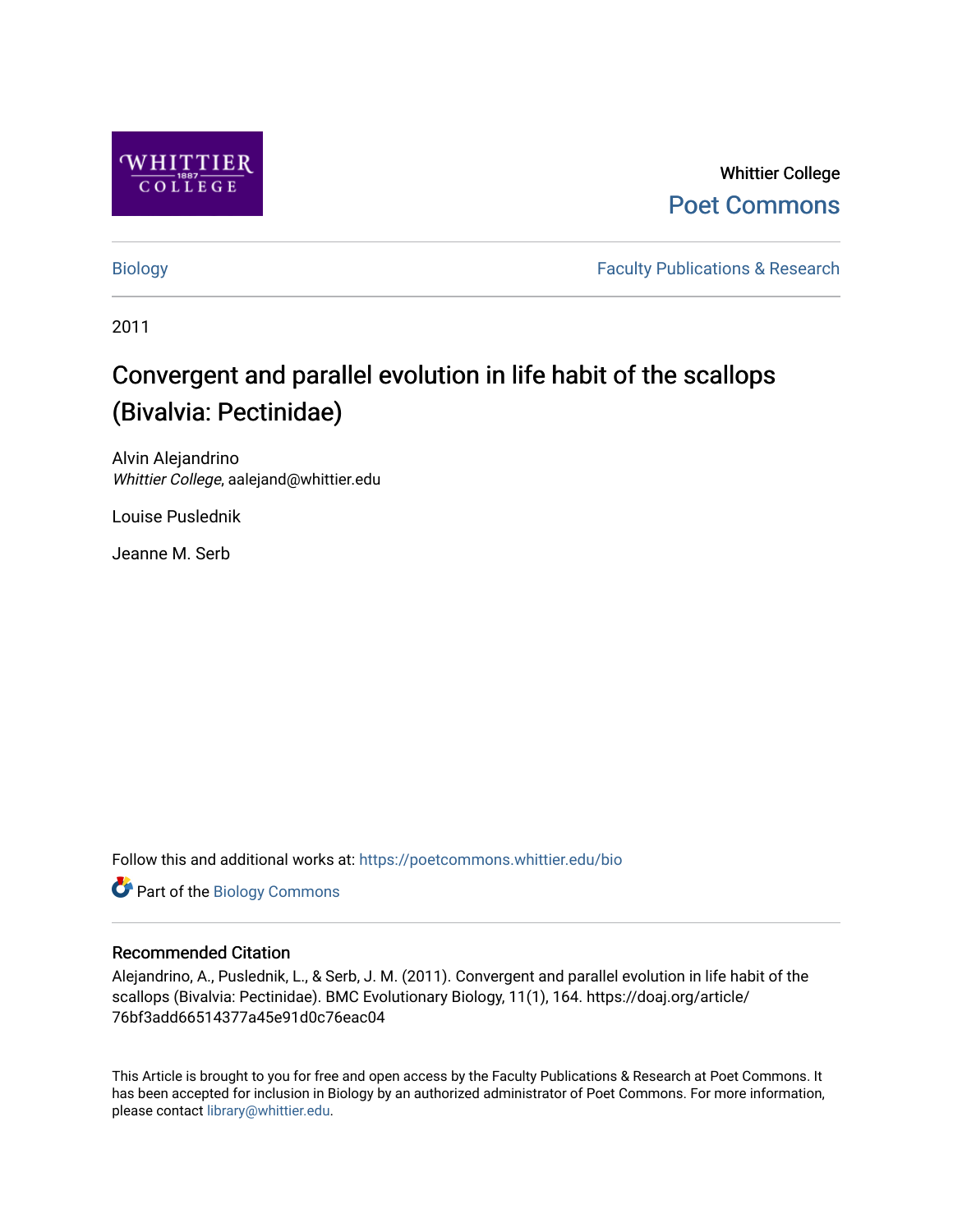# **RESEARCH ARTICLE Example 2014 CONSUMING ACCESS**



# Convergent and parallel evolution in life habit of the scallops (Bivalvia: Pectinidae)

Alvin Alejandrino<sup>1</sup>, Louise Puslednik<sup>1,2</sup> and Jeanne M Serb<sup>1\*</sup>

### Abstract

**Background:** We employed a phylogenetic framework to identify patterns of life habit evolution in the marine bivalve family Pectinidae. Specifically, we examined the number of independent origins of each life habit and distinguished between convergent and parallel trajectories of life habit evolution using ancestral state estimation. We also investigated whether ancestral character states influence the frequency or type of evolutionary trajectories.

Results: We determined that temporary attachment to substrata by byssal threads is the most likely ancestral condition for the Pectinidae, with subsequent transitions to the five remaining habit types. Nearly all transitions between life habit classes were repeated in our phylogeny and the majority of these transitions were the result of parallel evolution from byssate ancestors. Convergent evolution also occurred within the Pectinidae and produced two additional gliding clades and two recessing lineages. Furthermore, our analysis indicates that byssal attaching gave rise to significantly more of the transitions than any other life habit and that the cementing and nestling classes are only represented as evolutionary outcomes in our phylogeny, never as progenitor states.

**Conclusions:** Collectively, our results illustrate that both convergence and parallelism generated repeated life habit states in the scallops. Bias in the types of habit transitions observed may indicate constraints due to physical or ontogenetic limitations of particular phenotypes.

#### Background

When two species occupy comparable trophic niches, similar phenotypes can be generated via analogous evolutionary responses [[1](#page-7-0)-[4](#page-7-0)]. As a consequence, repeated phenotypes have long been treated as evidence for adaptation at the macroevolutionary scale [[5-9](#page-8-0)]. Two important patterns in iterative morphological evolution are convergence and parallelism, which can be distinguished by examining the phenotypic trajectories along a phylogeny [\[10](#page-8-0)]. Evolutionary convergence is implicated when two or more lineages with different ancestral phenotypes independently evolve along different trajectories towards the same adaptive phenotype; whereas, evolutionary parallelism is revealed when independent lineages with comparable ancestral morphologies evolve towards a new, but similar, phenotype. Importantly, the application of a phylogenetic approach to discern between convergence and parallelism alleviates some of the operational



The best known studies examining repetitive evolutionary patterns include morphological, ecological, and behavioral traits in all major vertebrate lineages (e.g., fishes: [[3](#page-7-0)[,14\]](#page-8-0); amphibians: [[15](#page-8-0)]; reptiles: [[16](#page-8-0),[17\]](#page-8-0); birds: [[18,19\]](#page-8-0); mammals: [\[20](#page-8-0)]). To a lesser extent, similar work has been done in invertebrate groups, specifically arthropods. For example, convergent or parallel evolution has been identified in replicated shifts of host use in insects [[21](#page-8-0),[22\]](#page-8-0), web construction in arachnids [[8\]](#page-8-0), larval morphology and antipredator behavior in aquatic insects [[23\]](#page-8-0), and adult morphology in barnacles [[24\]](#page-8-0). Outside of arthropods, few studies using invertebrates explicitly test for convergence and parallelism (but see gastropods: [[25](#page-8-0),[26](#page-8-0)]; bivalves: [[27](#page-8-0)]). Indeed, if the patterns seen in vertebrates are representative, it suggests that repetitive patterns of phenotypic evolution should be far more orrespondence: [serb@iastate.edu](mailto:serb@iastate.edu)<br>
<sup>1</sup>Department of Ecology, Evolution, and Organismal Biology, Iowa State **brevalent across the animal kingdom than is currently** 



© 2011 Alejandrino et al; licensee BioMed Central Ltd. This is an Open Access article distributed under the terms of the Creative Commons Attribution License [\(http://creativecommons.org/licenses/by/2.0](http://creativecommons.org/licenses/by/2.0)), which permits unrestricted use, distribution, and reproduction in any medium, provided the original work is properly cited.

<sup>&</sup>lt;sup>1</sup>Department of Ecology, Evolution, and Organismal Biology, Iowa State University, Ames, Iowa, 50011, USA

Full list of author information is available at the end of the article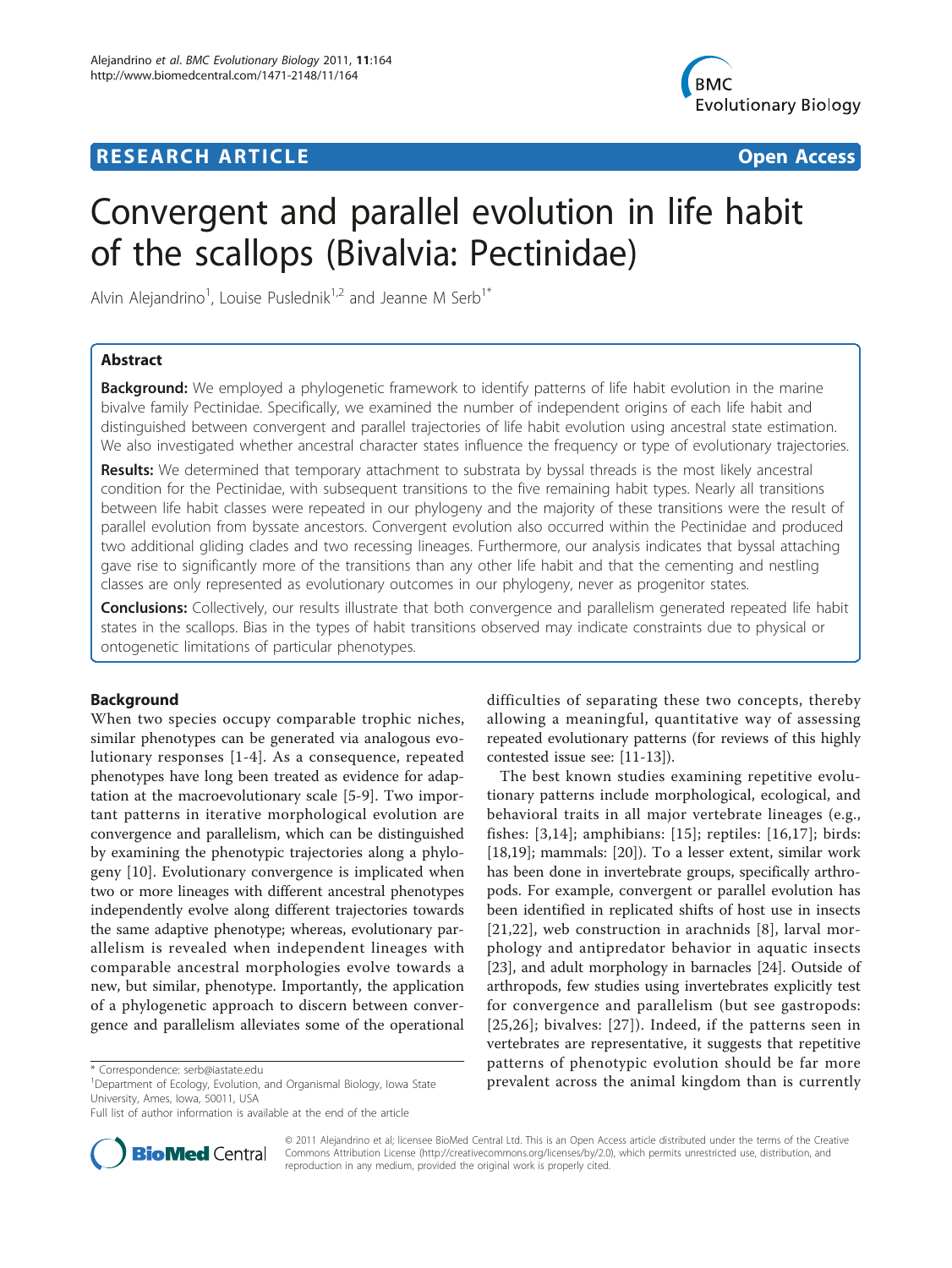<span id="page-2-0"></span>recognized, as vertebrates comprise only 5 percent of all animal diversity.

Here we use scallops as a non-arthropod invertebrate model to study convergence and parallelism. Scallop species comprise a large family (Pectinidae) of 264 recognized species and are found globally in a wide range of marine habitats from the intertidal zone to depths of 7000 meters (m) [[28](#page-8-0),[29](#page-8-0)]. Scallops exhibit a diverse set of life habits that are related to the animal's ecological requirements and behavioral attributes [[30](#page-8-0)] and are organized into six categories based on the methods and permanence of attachment to a substrate, locomotive ability, and spatial relationship to a substrate (epifaunal versus semi-infaunal; see Table 1). Species are categorized by the life habit displayed during adulthood and membership to a life habit class typically precludes the display of other habits. Recent work by Smith and Jackson [\[31](#page-8-0)] has demonstrated the evolutionary importance of pectinid life habit by linking environmental factors to the diversification or decline of lineages.

In this paper, we employ a phylogenetic framework to examine the evolution of species-specific life habit categories in the scallops. We have generated the most comprehensive multigene phylogeny of the Pectinidae to date in order to determine the number of independent origins of each life habit class. We then distinguished between convergent and parallel trajectories of life mode evolution by applying a phylogenetically-based approach [[10\]](#page-8-0) to answer the following questions: How repetitive is the evolution of life mode in the scallops? When a life habit has multiple origins, are these lineages the result of convergent evolution or parallel evolution? Are particular transitions between life habit classes more likely than others? Our results demonstrate that five of the six

Table 1 Descriptions of life habit classes in the Pectinidae

life habit types exhibited by scallops have evolved multiple times. We identified 17 repeated transitions between life habit classes within the Pectinidae that were the result of both parallel and convergent evolution. Interestingly, despite repeated evolutionary transitions, we found that not all life habit classes function as progenitor states in the scallops.

#### Methods

#### Phylogenetic analysis

We examined 81 species, representing 31% of extant taxa from the Pectinidae. Taxonomic classification follows that of Dijkstra [\[28](#page-8-0)] and Waller [[29\]](#page-8-0). Eleven species from three closely allied families, Propeamussiidae, Limidae, and Spondylidae, were included as outgroup taxa based on the results from [[32\]](#page-8-0). All specimens were preserved in 95% ethanol and were provided by either museum collections or colleagues. When possible, DNA was extracted from two or more individuals per species as a test for congruent placement in the phylogenetic analyses.

Previously, nuclear Histone H3 and mitochondrial 12S rRNA and 16S rRNA gene fragments were amplified for 39 taxa by Puslednik and Serb [[32](#page-8-0)]. Here, we build on their three-gene dataset by adding 53 more species and a nuclear gene region, 28S rRNA. Primer sequences for 12S rRNA, 16S rRNA, and Histone H3 and PCR and sequencing conditions are described in Puslednik and Serb [[32](#page-8-0)]. We designed new primers for the 28S rRNA region for this study (sc28S\_70F: 5'-CAGCACCGAA TCCCTCAGCCTTG-3', sc28S\_950R: 5'-TCTGGCTT CGTCCTACTCAAGCATAG-3', 28S\_Limoida\_121F: 5'-TCAGACGAGATTACCCGCTGAATTTAAGC-3'). When the PCR optimization steps failed to amplify a

| Life<br>habit    | <b>Description</b>                                                                                             | Genera included in study                                                                                                                                                                                                                                           | References  |
|------------------|----------------------------------------------------------------------------------------------------------------|--------------------------------------------------------------------------------------------------------------------------------------------------------------------------------------------------------------------------------------------------------------------|-------------|
| Nestle           | Settle and byssally attach to living Porites corals;<br>coral grows around and permanently contains<br>scallop | Pedum                                                                                                                                                                                                                                                              | [38,61]     |
| Cement           | Permanently attaches to hard or heavy substratum<br>as new shell is generated                                  | Crassadoma, Talochlamys*                                                                                                                                                                                                                                           | [62]        |
| Byssal<br>attach | Temporarily attaches to a substratum by byssus<br>threads; can release and reorient                            | Azumapecten, Brachtechlamys*, Caribachlamys, Chlamys, Coralichlamys,<br>Cyclopecten, Excellichlamys, Gloripallium, Laevichlamys, Leptopecten,<br>Mimachlamys*, Pascahinnites, Scaeochlamys, Semipallium,<br>Spathochlamys, Talochlamys*, Veprichlamys, Zygochlamys | $[39]$      |
| Recess           | Excavates cavity in soft sediment; full/partial<br>concealment                                                 | Euvola, Mizuhopecten, Pecten, Patinopecten                                                                                                                                                                                                                         | [39,40]     |
| Free-<br>living  | Rests above soft sediment or hard substratum                                                                   | Aequipecten, Anguipecten, Annachlamys, Argopecten, Brachtechlamys*,<br>Cryptopecten, Decatopecten, Delectopecten, Equichlamys, Mimachlamys*,<br>Mirapecten, Nodipecten, Pseudamussium                                                                              | $[39]$      |
| Gliding          | Able to swim $> 5$ m/effort; includes a level<br>swimming phase with a glide component                         | Adamussium, Amusium, "Amusium," Placopecten                                                                                                                                                                                                                        | $[44 - 46]$ |

Species-specific classes are the predominant life habit exhibited by sexually mature individuals listed from least to most active. An asterisk indicates multiple life habits are exhibited within the genus.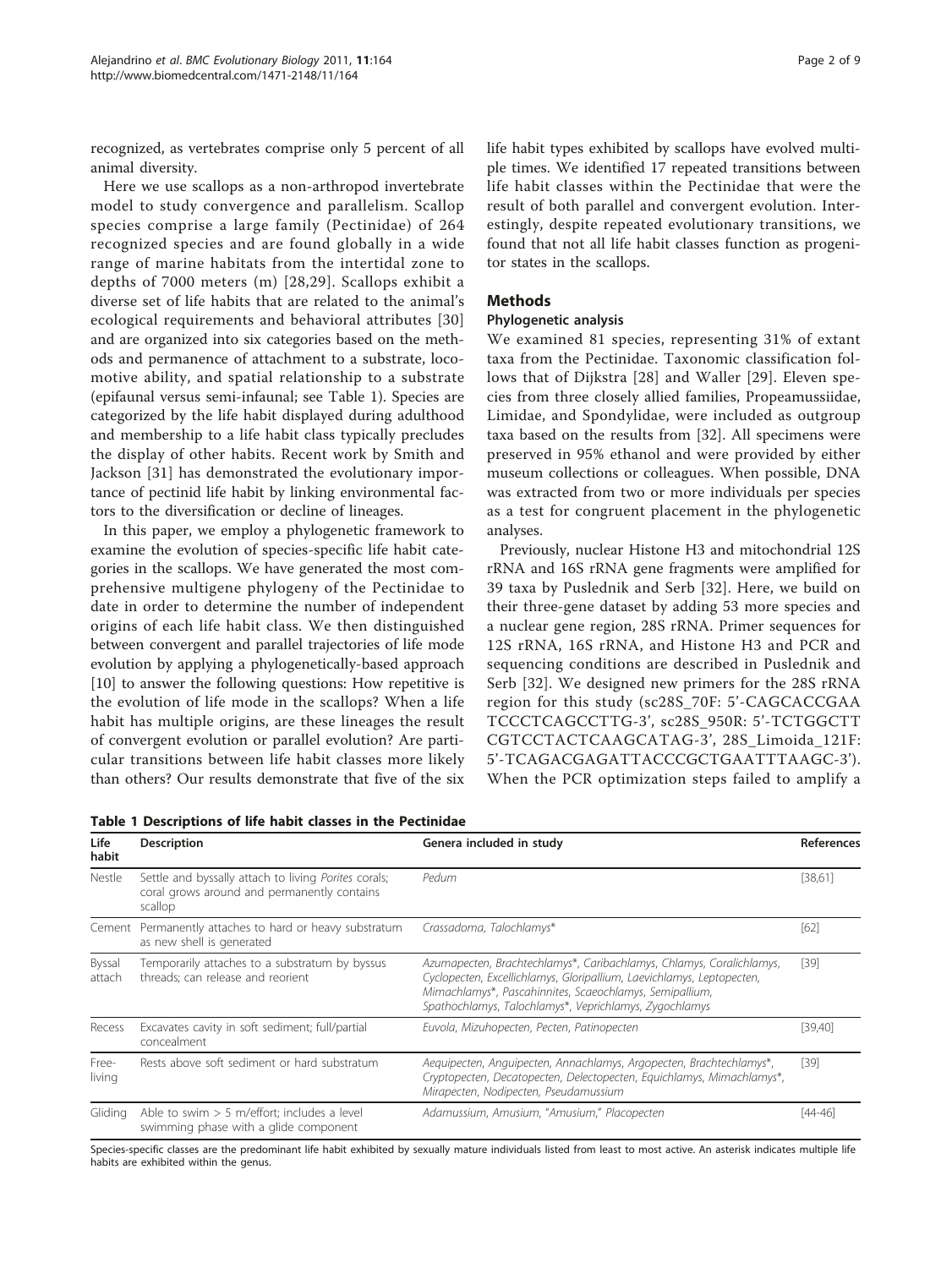significant amount of product  $\langle$  20ng/ $\mu$ l) or a single product, we cloned the PCR products following manufactures instructions (TOPO Cloning Kit, Invitrogen). Sequencing was carried out in an ABI 3730 Capillary Electrophoresis Genetic Analyzer at the Iowa State University DNA Sequencing Facility. All sequences are deposited in Genbank (accession numbers: [HM485575-](http://www.ncbi.nih.gov/entrez/query.fcgi?db=Nucleotide&cmd=search&term=HM485575) [HM485578](http://www.ncbi.nih.gov/entrez/query.fcgi?db=Nucleotide&cmd=search&term=HM485578), [HM535651-](http://www.ncbi.nih.gov/entrez/query.fcgi?db=Nucleotide&cmd=search&term=HM535651)[HM535659,](http://www.ncbi.nih.gov/entrez/query.fcgi?db=Nucleotide&cmd=search&term=HM535659) [HM540080-](http://www.ncbi.nih.gov/entrez/query.fcgi?db=Nucleotide&cmd=search&term=HM540080) [HM540106](http://www.ncbi.nih.gov/entrez/query.fcgi?db=Nucleotide&cmd=search&term=HM540106), [HM561991-](http://www.ncbi.nih.gov/entrez/query.fcgi?db=Nucleotide&cmd=search&term=HM561991)[HM562003,](http://www.ncbi.nih.gov/entrez/query.fcgi?db=Nucleotide&cmd=search&term=HM562003) [HM600733-](http://www.ncbi.nih.gov/entrez/query.fcgi?db=Nucleotide&cmd=search&term=HM600733) [HM600765](http://www.ncbi.nih.gov/entrez/query.fcgi?db=Nucleotide&cmd=search&term=HM600765), [HM622672-](http://www.ncbi.nih.gov/entrez/query.fcgi?db=Nucleotide&cmd=search&term=HM622672)[HM622722,](http://www.ncbi.nih.gov/entrez/query.fcgi?db=Nucleotide&cmd=search&term=HM622722) [HM630371-](http://www.ncbi.nih.gov/entrez/query.fcgi?db=Nucleotide&cmd=search&term=HM630371) [HM630556](http://www.ncbi.nih.gov/entrez/query.fcgi?db=Nucleotide&cmd=search&term=HM630556); see also Additional file [1](#page-7-0), Table S1). Sequences were aligned using CLUSTAL W [\[33](#page-8-0)] with a gap-opening penalty of 10.00 and a gap-extending penalty of 0.20 in Geneious Pro [\[34\]](#page-8-0). Due to ambiguous alignment, a 169 base pair (bp) hypervariable region in the 16S rRNA gene fragment was excluded from phylogenetic analyses.

Aligned sequences (2438 bp) were partitioned according to locus and codon position for the protein-coding gene Histone H3. For each partition, an appropriate nucleotide substitution model was selected on the basis of the hierchical Likelihood Ratio Test (hLRT) and the Akaike Information Criterion (AIC) using ModelTest 3.7 [[35\]](#page-8-0). Both tests agreed on the GTR+G model for the 12S rRNA partition and the GTR+G + I model for 16S rRNA, 28S rRNA, and Histone H3 partitions. All partitions were analyzed simultaneously as a mixed model Bayesian analysis in MrBayes 3.1.2 [[36](#page-8-0)]. We used the Metropolis Coupled Markov Chain Monte Carlo method with one cold and three hot chains for 5 million generations, sampling every 100th generation for three simulations. The number of generations required to attain stationarity was estimated when the standard deviation of split frequencies fell below 0.01. All trees prior to stationarity were discarded as burn-in and the remaining trees were used to compute a majority-rule consensus topology, branch lengths, and posterior probabilities (PP). Maximum Likelihood (ML) was executed in PhyML 3.0 [[37](#page-8-0)] using the GTR+G + I model. The ML analyses consisted of 1000 replicates and clade support was assessed with 100 bootstrap (BP) pseudoreplicates.

### Life habit classes

Scallops exhibit a diversity of species-specific life habits that range from permanent attachment to or within a substrate to mobile species able to swim continuously over long distances in a single effort. We divided behaviors exhibited by sexually mature individuals into six categories. Byssal-attachers retain the ability to produce a temporary protein fastening, the byssus, into adulthood. Nestling species also attach with a byssus, but differ in that the scallop eventually becomes permanently confined within a cavity of living corals or sponges [\[38](#page-8-0)]. Other scallop species are cementers that permanently fasten onto hard substrates through the secretion of new shell material. In contrast, free-living pectinids rarely attach as adults and many species are unable to secrete a byssus once the shell takes on the adult morphology. Whereas free-living species passively occupy a position on or partially covered in soft or sandy substrates, recessers actively construct a saucer-shaped depression in the substrate in which the animal resides so that the upper (left) valve is level or just below the sediment surface [[39,40\]](#page-8-0). The most mobile life habit class is gliding. Although all non-permanently attached species have the ability to swim for short distances  $\langle$  < 1 m) to escape predators [[39](#page-8-0)] or to move between desirable habitats [[41](#page-8-0)], few species can swim greater than 5 m in a single swimming effort before the animal sinks passively to the substrate [\[39](#page-8-0)]. Gliding (5 - 30 m/effort) is distinguished from a common swimming response by the presence of a level swimming phase, where the animal is able to maintain a near horizontal trajectory above the substrate [\[42-44](#page-8-0)]. The level swimming phase also contains a glide component, where the animal is propelled forward while the valves are held closed [[44-46](#page-8-0)]. Neither a level swimming phase nor a glide component is present in short distance swimming [[44](#page-8-0),[47](#page-8-0),[48\]](#page-8-0), making gliding a unique life habit state among scallop species.

#### Analysis of life habit evolution

Life habit data for extant species of Pectinidae and outgroup taxa were assembled via a review of the literature and supplemented with the personal observations of collectors. Species from outgroup families Propeamussiidae and Limidae are treated as byssal attachers: Waller [\[49](#page-8-0)] speculated that the typical habit of the Propeamussidae is to actively secrete a byssus based on the presence of a byssal notch in the adult, while species of the Limidae have been directly observed to byssally attach or build nests made of byssus threads [[50](#page-8-0),[51\]](#page-8-0). In scallops, classifying life habit involves distinguishing between active versus passive actions of an adult organism. So while most species are able to attach with a byssus for a period of time as juveniles or swim short distances as an escape response, these activities do not determine the life habit of the adult animal. Thus, species were placed into life habit classes based on active and prominent responses of the adult animal to its environment. For example, some species are primarily epifaunal, but are passively buried in soft substrates due to the accumulation of sediment. However, since these species do not actively bury, they are treated as free-living and not recessing species. Life habit assignment for each species is given in Additional file [2,](#page-7-0) Table S2. Life habits were organized into six states and a character matrix was constructed using standard categorical data (0, unknown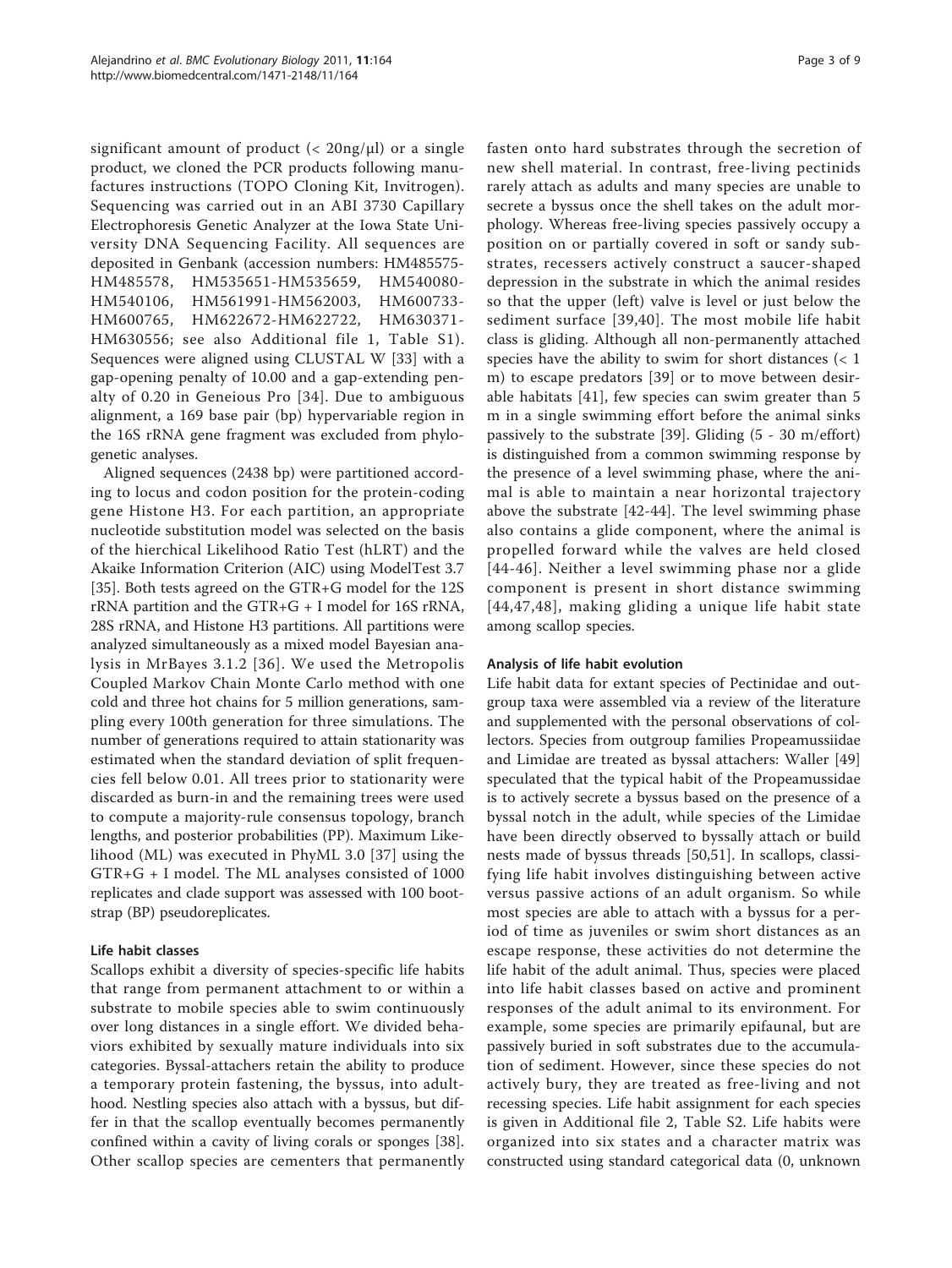behavior; 1, cementing; 2, byssal attaching; 3, free-living; 4, recessing; 5, gliding; and 6, nestling). Brief definitions of life habits are provided in Table [1.](#page-2-0)

We then reconstructed ancestral states on the Bayesian topology using parsimony and likelihood reconstruction methods in Mesquite 2.6 [[52](#page-8-0)]. Changes between states were unordered. The one parameter Markov k-state (Mk1) model was applied in the likelihood analysis and assumes a single rate for all character state transitions [[53\]](#page-8-0). Likelihood-ratio tests of respective nodes determined the best estimate of the state. Differences in log-likelihood values greater than 2.0 were used to reject the higher negative log-likelihood value, while values less than 2.0 were treated as ambiguous character-state reconstructions.

Finally, to test the null hypothesis that transitions between life habit states (permanent attachment, byssal attaching, free-living, recessing, and gliding) are equally likely to come from any of the five states, we used a Chi-square test to compare the number of the observed to the expected transitions. The test follows an asymptotic chi-squared distribution with four degrees of freedom.

#### Results

Of the six life habits examined, byssal attaching is the most common state and is represented by 42 species (52%). Of the remaining species, 21 (25%) are free-living, 10 (12%) species recess, and eight (9%) species glide. In our sample, we included one of the two extant species that exhibit nestling (Pedum spondyloideum) and two of the five extant species that cement to a substrate (Crassadoma gigantea and Talochlamys pusio [= Chlamys distorta]). These proportions of non-byssate life habit categories in our taxonomic sample are similar to their representation across the family (free-living  $= 16.3\%$ ; recessing  $= 12.1\%$ ; gliding =  $3\%$ ; nestling =  $0.75\%$ ; cementing =  $1.9\%$ ), where 66% of all species byssally attach (data not shown). Phylogenetic relationships among these species were congruent in both BI (Figure [1](#page-5-0)) and ML (Additional file [3,](#page-7-0) Figure S1) topologies except for the placement of three lineages: the Scaeochlamys livida + Mimachlamys townsendi clade, the basal clade of the non-Delectopecten scallops, and the Nodipecten subnodosus lineage. Of these, the only the placement of N. subnodosus alters the ancestral state estimation (see below).

To investigate the number of independent origins of life habit categories, we reconstructed ancestral states assuming a Markov model of character evolution with a single parameter to describe the rate of change on the BI topology (Figure [1](#page-5-0)). For the species analyzed here, ML estimations of ancestral states (pie charts in Figure [1\)](#page-5-0) identify a minimum of 17 transitions between life habit classes (Table [2](#page-6-0)). These transitions include two

origins of recessing, seven origins of the free-living condition, four separate lineages of gliding, and three occurrences of permanent (non-byssal) attachment through either cementation or enclosure within living corals. Byssal attachment was the most likely ancestral state of the Pectinidae and originates a second time in the phylogeny from a free-living ancestor in the Leptopecten lineage (Figure [1](#page-5-0)). Gliding occurs in three genera: Amusium (4 species in the genus), Adamussium (a monotypic genus) and Placopecten (a monotypic genus). Our analysis included three of the four currently recognized species in Amusium (= "Amusium") genus. Because Amusium did not form a monophyletic clade in either BI or ML topologies, these species represent three separate origins of gliding (Figure [1;](#page-5-0) Additional file [3](#page-7-0), Figure S1). The fourth origin of gliding includes the monotypic genera Adamussium and Placopecten.

We then examined the number of convergent versus parallel evolutionary events that lead to a particular life habit using phylogenetically-based definitions of convergence and parallelism [[10](#page-8-0)]. Of the 17 life habit transitions, the majority (12; 70%) originated from byssate ancestors and were cases of parallel evolution. Nearly all transitions are repeated at least twice in the phylogeny (Table [2;](#page-6-0) Figure [1](#page-5-0)). Six of the seven origins of the freeliving state were parallel trajectories arising from byssal attaching ancestors. Likewise, the cementing life habit in Crassadoma gigantea and Talochlamys pusio lineages arose in parallel from byssal attaching ancestors. The gliding life habit arose in four independent lineages along both parallel and convergent trajectories. "Amusium" papyraceum and Amusium pleuronectes arose in parallel from recessing ancestors, while the "A." balloti + "A." japonicum clade and Adamussium + (Pseudamussium + Placopecten) clade arose in parallel from byssal attaching ancestors. The recessing life habits of the  $Euvola + Pecten$  clade and the Patinopecten + Mizuhopecten clade are convergent and are derived from a free-living ancestor and a byssal attaching ancestor, respectively. Last, nestling of Pedum spondyloideum is a unique life habit in our phylogeny and originated from a byssal attaching ancestor. Ancestral state estimation is congruent when using the ML topology (Additional file [3](#page-7-0), Figure S1), with one exception. The placement of Nodipecten subnodosus as the sister taxon to E. chazaliei in the ML topology creates a unique transition from the recessing condition to a free-living state not observed on the BI topology (data not shown).

Last, we examined whether transitions between life habit states were evolutionarily constrained. Without constraint, we would expect that each state would be equally likely to give rise to any of the other state. However, the byssal attaching gave rise to significantly more of these transitions, while the other states appear to be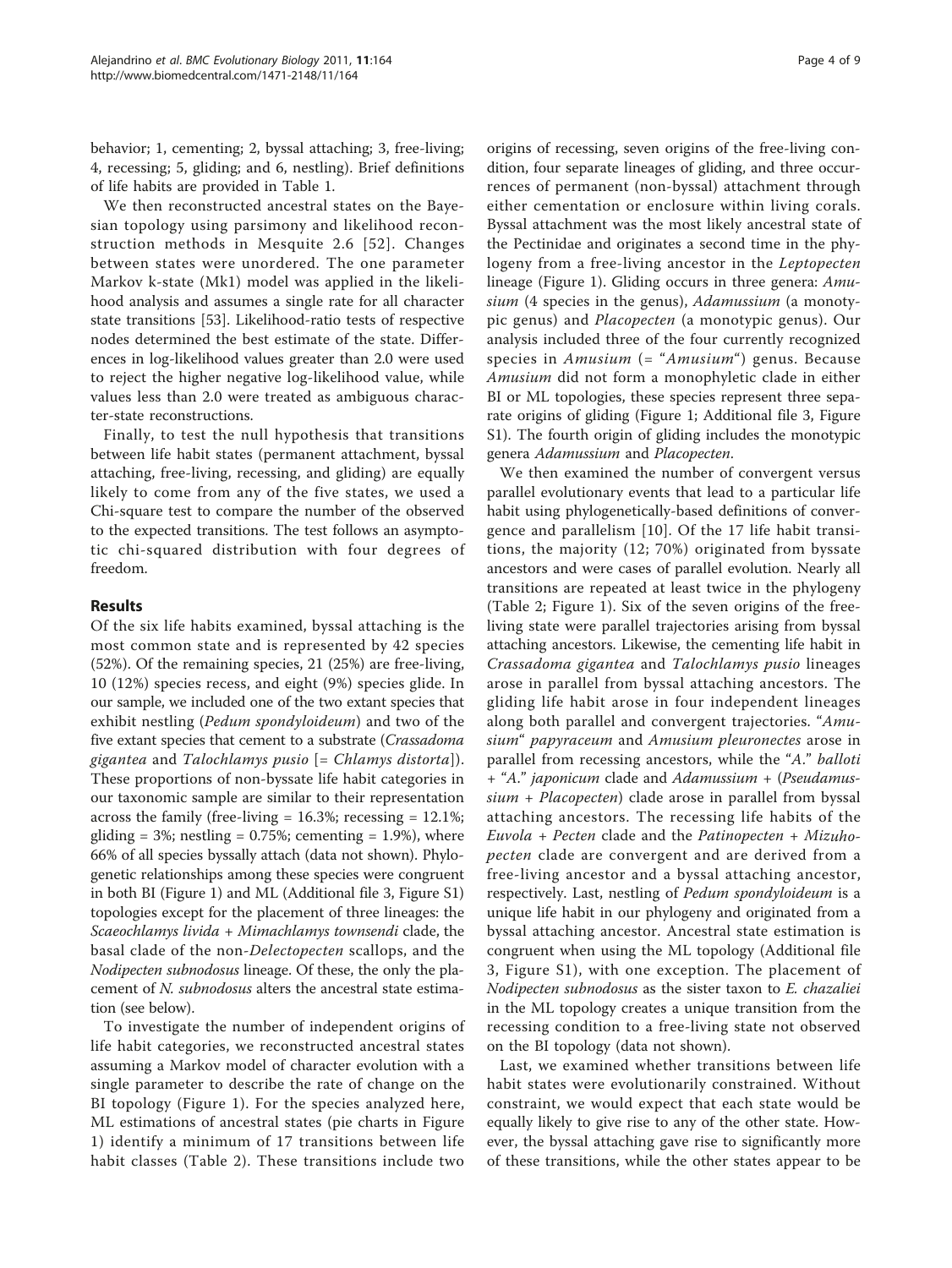<span id="page-5-0"></span>

Figure 1 Bayesian Inference majority-rule consensus topology. Posterior probability support values (> 50) above respective nodes. Branch colors represent MP reconstruction of life habit and pie charts represent their relative probabilities from ML reconstructions. If probability of ML reconstruction equals 1.0, no pie chart is given. ML ancestral state reconstructions are used to illustrate the 17 life habit transitions described in the text. Dashed boxed represent densest taxonomic sampling.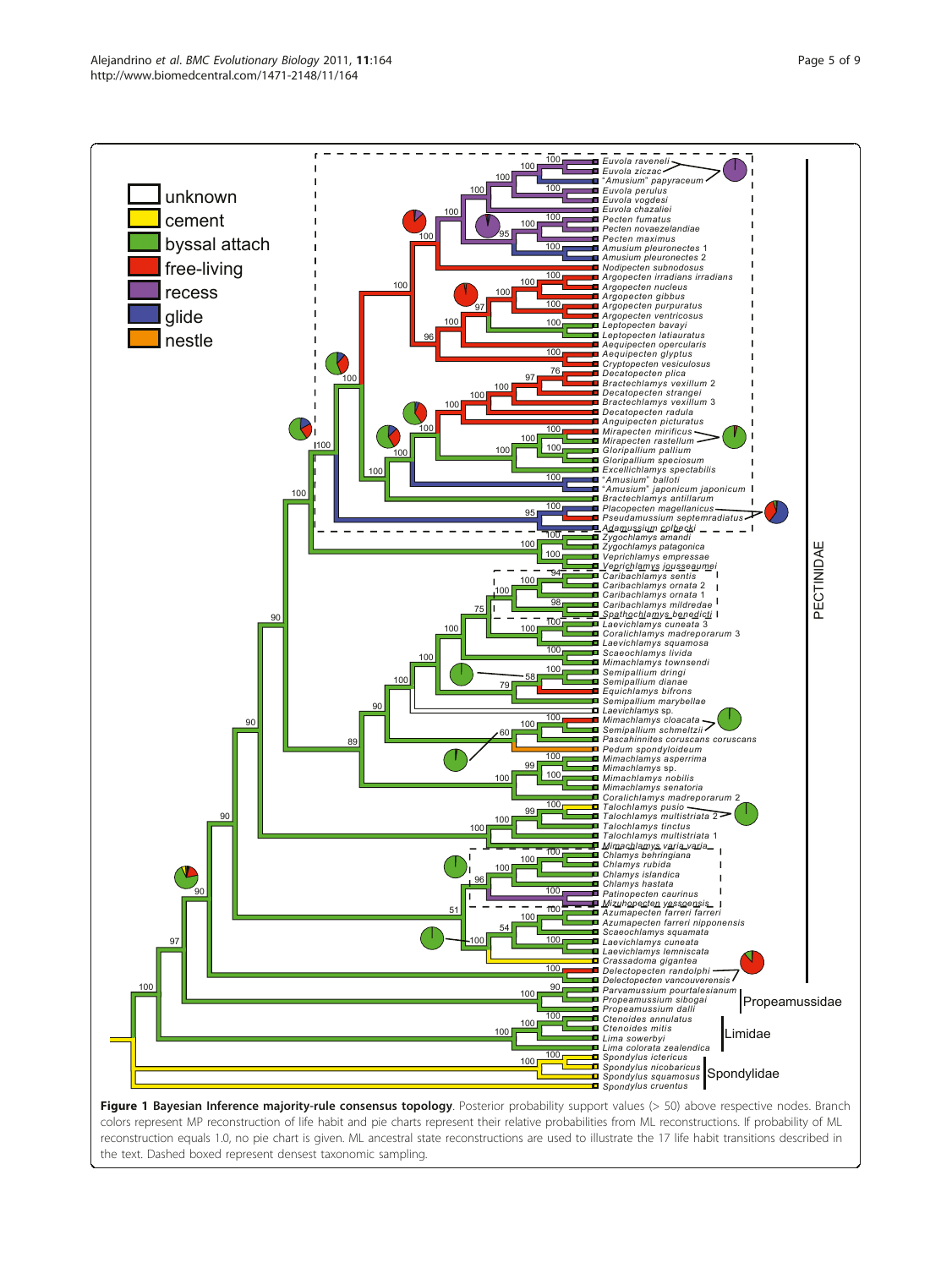<span id="page-6-0"></span>Table 2 Transitions between life habit states determined from ancestral state reconstruction on the Bayesian topology

| <b>Behavioral transition</b>                  | Number of observed             |
|-----------------------------------------------|--------------------------------|
| Recessing to permanent attachment             | $\Omega$                       |
| Recessing to byssal attachment                | 0                              |
| Recessing to free-living                      | 0                              |
| Recessing to gliding                          | $\overline{\mathcal{L}}$       |
| Permanent attachment* to byssal<br>attachment | 0                              |
| Permanent attachment to free-living           | 0                              |
| Permanent attachment to recessing             | $\bigcap$                      |
| Permanent attachment to gliding               | 0                              |
| Byssal attachment to permanent<br>attachment  | 3 (2 cementing; 1<br>nestling) |
| Byssal attachment to free-living              | 6                              |
| Byssal attachment to recessing                | 1                              |
| Byssal attachment to gliding                  | $\overline{\mathcal{L}}$       |
| Free-living to permanent attachment           | 0                              |
| Free-living to byssal attachment              | 1                              |
| Free-living to recessing                      | 1                              |
| Free-living to gliding                        | 0                              |
| Gliding to permanent attachment               | 0                              |
| Gliding to byssal attachment                  | 0                              |
| Gliding to recessing                          | 0                              |
| Gliding to free-living                        | 1                              |
| <b>Total number of transitions</b>            | 17                             |

\*Cementing and nestling are grouped together under permanent attachment.

nearly fixed once they arise ( $X^2 = 37.003$ ; d.f. = 5; p < 0.001). Even when we combined the nestling and cementing categories as "permanent attachers" to reduce the number of categories with a low number of observations, the byssal life habit is still significantly more likely to be the evolutionary progenitor of all other states  $(X^2 = 27.999; d.f. = 4; p < 0.001).$ 

#### **Discussion**

While patterns of convergence and parallelism are welldocumented in vertebrate groups [\[3](#page-7-0)[,10,14-16,18](#page-8-0)-[20](#page-8-0)], less is known about such patterns in non-vertebrates. Our study represents a major contribution to understanding repeated patterns of evolution in a non-model invertebrate group, the Pectinidae. The complex evolutionary history of scallops involves multiple origins of life habit phenotypes, with five of the six life habits evolving at least twice during the diversification of the family. Byssal attachment was not only the most common life habit in scallops, but was the ancestral condition to significantly more of the habit transitions than any other category. Interestingly, gliding evolved independently at least four times through both convergent and parallel evolution implying that there is strong positive selection for this life habit. Thus the patterns revealed in this study, a limited number of possible evolutionary transitions, and the evolution of repeated phenotypes, correspond closely to what is expected for phenotypes under strong selection and functional constraint [[54-56\]](#page-8-0).

Byssal attachment and the subsequent loss of the byssal apparatus may have had a profound affect on the evolution and phenotypic diversification of the Pectinidae. All pectinid species have a byssate stage to secure the postlarval scallop to a substrate while metamorphosing into its adult form, and the majority of scallop species (5:1) retain this early ontogenetic condition into sexual maturity [[49\]](#page-8-0). Our results indicate that byssal attaching is the most common life habit in extant scallop species and byssal attachers gave rise to significantly more life habit classes than any other state. Furthermore, we observed that particular transitions between states are unidirectional, while other transitions never occur. For example, cementing only occurs as a derived state. In contrast, the other life habit classes, byssal attaching, free-living, recessing, and to a lesser extent gliding, are both ancestral states and transitional outcomes. This bias in the types of observed life habit transitions may indicate a restriction in possible evolutionary outcomes for certain states due to the degree or complexity of physiological changes needed to transition from one life habit to another.

One possible constraint on the lability of a given life habit state may be the degree of morphological specialization of the shell. If shell morphology can restrict life habit transitions, we would expect the greatest number of transitions to occur between classes with most similar shell shapes (i.e. the smallest phenotypic distance). Qualitatively, byssal attachers and free-living species possess the most similar shell shapes, and we detected the greatest number of transitions (six) between these two classes. Additionally, both byssal attaching and free-living habits are epifaunal, allowing a simple transition from temporary attachment to non-attachment on a substrate - no specializations in habitat use required. Other life habit classes are associated with a dramatic change in shell morphology and/or specialized habitat use (e.g., from epifaunal to semi-epifaunal). For instance, distantly-related gliding species (A. *pleuronectes* and "A." balloti, Figure [1](#page-5-0)) share a similar lightweight, smooth, symmetrical shell. This convergent morphology [[27](#page-8-0)] may restrict the ability of gliders to transition into a different state. Likewise, permanently attached species that cement to a substrate also may possess specific physiological traits that may prohibit life habit transitions.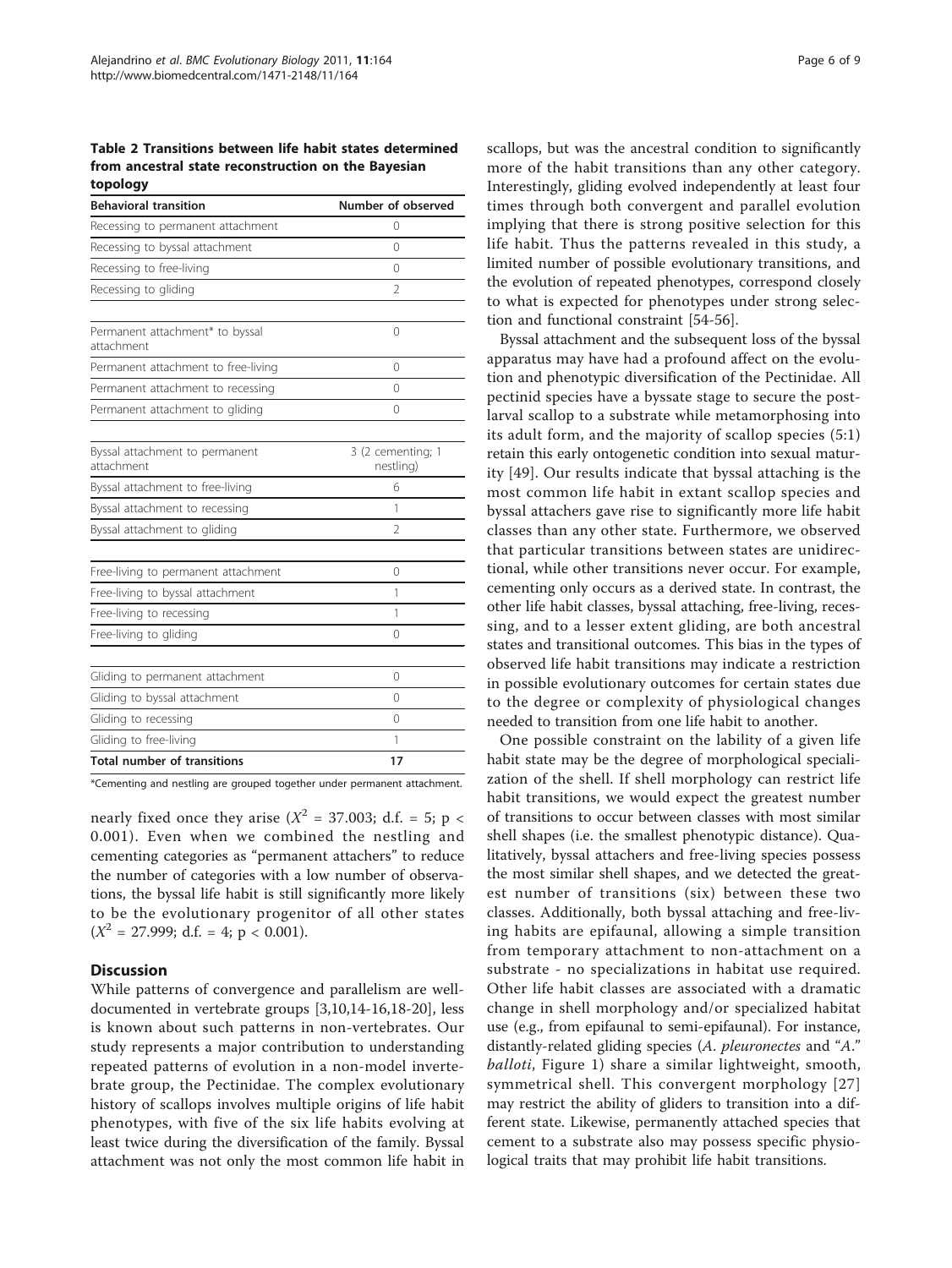<span id="page-7-0"></span>Based on these observations, it would appear that some life habit classes are evolutionary dead ends. To examine this hypothesis it is important to consider whether all life habit classes have had sufficient time to serve as progenitor states. It may be that because lineages exhibiting byssal attaching are the most ancestral and widespread in the Pectinidae, sufficient time has passed to allow opportunities to generate other life habits, whereas "younger" lineages from the Miocene, such as those exhibiting gliding [\[29,](#page-8-0)[57](#page-9-0)], may not have not had enough time to diversify. The cementing life habit seems to support of the hypothesis that some states are "dead ends." This state is old (Jurassic) and appears to have been more common during the Jurassic and Early Cretaceous periods than at present [\[58](#page-9-0)]. This suggests that although there may have been ample opportunities for the cementing life habit to function as a progenitor state, these lineages either were unable to transition to another life habit or went extinct before a transition.

Our ancestral state reconstruction analysis identified the minimum number of transitions on the tree, but due to incomplete taxonomic sampling, our analysis may not have detected all life habit transitions. However, the majority (58%) of the life habit transitions discussed in this study occur in clades that were most densely sampled (see dashed boxes in Figure [1](#page-5-0)). So far, the phylogenetic relationships within these clades generally follow the currently accepted taxonomic classification of scallops. In the remaining clades where taxonomic sampling is less complete, the majority of the unsampled taxa belong to the tribes Chlamydini (75 species) and Mimachlamydini (25 species). While the genera within these tribes largely are nonmonophyletic in our analyses, an increase in sampling may alter some phylogenetic relationships. However, since the majority of these taxa are byssate [[29](#page-8-0)] it is unlikely that the addition of these species will alter the main conclusions of this work.

#### Conclusions

Our study suggests that scallops have iteratively evolved similar life habit types. Previous authors have hypothesized that morphological evolution in the Pectinidae is highly repetitive, with particular shell forms representing putative adaptations to specific living habits [\[29,30](#page-8-0),[59\]](#page-9-0). Our results support this hypothesis, but the role of shell morphology needs to be further studied. Because life habit and shell morphology are closely linked [[30,](#page-8-0)[60\]](#page-9-0), a formal test of the association between life habit and shell forms relative to pectinid ecology is needed. Recently, Serb et al. [[27](#page-8-0)] identified substantial convergence of shell morphology in a subset of gliding scallop species which suggests that

iterative morphological evolution may be more prevalent in the family than previously thought. Further investigations into the convergence of shell morphology and life habit could provide insight into what compensatory changes in morphology are required to allow transitions between life habits.

#### Additional material

[Additional file 1: G](http://www.biomedcentral.com/content/supplementary/1471-2148-11-164-S1.DOCX)enbank accession numbers. Genbank accession numbers, locality information, and specimen identification numbers given for all gene sequences in the analysis.

[Additional file 2: L](http://www.biomedcentral.com/content/supplementary/1471-2148-11-164-S2.DOCX)ife habit assignment for material examined. Life habit assignment for all taxa used in the analysis. Life habit data were assembled through a review of the literature and supplemented with the personal observations of collectors.

[Additional file 3: M](http://www.biomedcentral.com/content/supplementary/1471-2148-11-164-S3.PDF)aximum likelihood phylogram of the Pectinidae. Bootstrap support values (> 50%) above respective nodes. The Pectinidae is boxed in grey. Each hatch mark on outgroup branches indicates a reduction of branch length by 1 scale bar (0.3) length.

#### Acknowledgements

We thank two anonymous referees, Dean Adams, and Kevin Roe for valuable comments on the manuscript. We also acknowledge a number of people who so generously provided samples: Doris Abele, Shane Anderson, Kashane Chalermwat, Rob Dean, Emilo Garcia, Takuma Haga, Ana Maria Ibarra, Isabella Kappner, Jean Leamon, Yukihiko Matsuyama, Paula Mikkelsen, Jintana Nugranad, Gustav Pauley, Harriet Perry, Eva Philipp, Tom Pickerell, Guillermo Román, Samia Sarkis, David Skibinski, Travis Smith, Kevin Stokesbury, Jon Todd, Tom Waller, and James Williams. We would especially like to thank the curators and collection managers of the American Natural History Museum (New York) and the Florida Museum of Natural History (University of Florida, Gainesville). This project would not have been possible without the help of the following students in the Serb lab: Ryann Cressy, Nadya Gonzales, Autum Pariett, Ashley Stoll, and Jared Weems. Fadi Towfic provided valuable assistance with the Bionformatics and Computational Biology Lab computer cluster at Iowa State University. Financial support was provided by the United States National Science Foundation (DEB-0614153 to JMS).

#### Author details

<sup>1</sup>Department of Ecology, Evolution, and Organismal Biology, Iowa State University, Ames, Iowa, 50011, USA. <sup>2</sup>Institute for Conservation Biology and Environmental Management, School of Biological Sciences, University of Wollongong, New South Wales, 2519 Australia.

#### Authors' contributions

AA, LP, and JMS conceived the study. AA (23%), LP (66%) and JMS (11%) collected data and all authors were involved in the analyses. AA, LP and JMS wrote the paper. All authors have read and approved the manuscript.

#### Received: 12 December 2010 Accepted: 14 June 2011 Published: 14 June 2011

#### References

- Losos JB: The evolution of convergent structure in Caribbean Anolis communities. Syst Biol 1992, 41:403-420.
- 2. Losos JB, Jackman TR, Larson A, Queiroz Kd, Rodrigues-Schettino L: [Contingency and determinism in replicated adaptive radiations of island](http://www.ncbi.nlm.nih.gov/pubmed/9516114?dopt=Abstract) [lizards.](http://www.ncbi.nlm.nih.gov/pubmed/9516114?dopt=Abstract) Science 1998, 279:2115-2118.
- 3. Rüber L, Adams DC: Evolutionary convergence of body shape and trophic morphology in cichlids from Lake Tanganyika. Journal of Evolutionary Biology 2001, 14:325-332.
- 4. Rüber L, Verheyen E, Meyer A: [Replicated evolution of trophic](http://www.ncbi.nlm.nih.gov/pubmed/10468591?dopt=Abstract) [specializations in an endemic cichlid fish lineage from Lake Tanganyika.](http://www.ncbi.nlm.nih.gov/pubmed/10468591?dopt=Abstract) Proc Natl Acad Sci USA 1999, 96:10230-10235.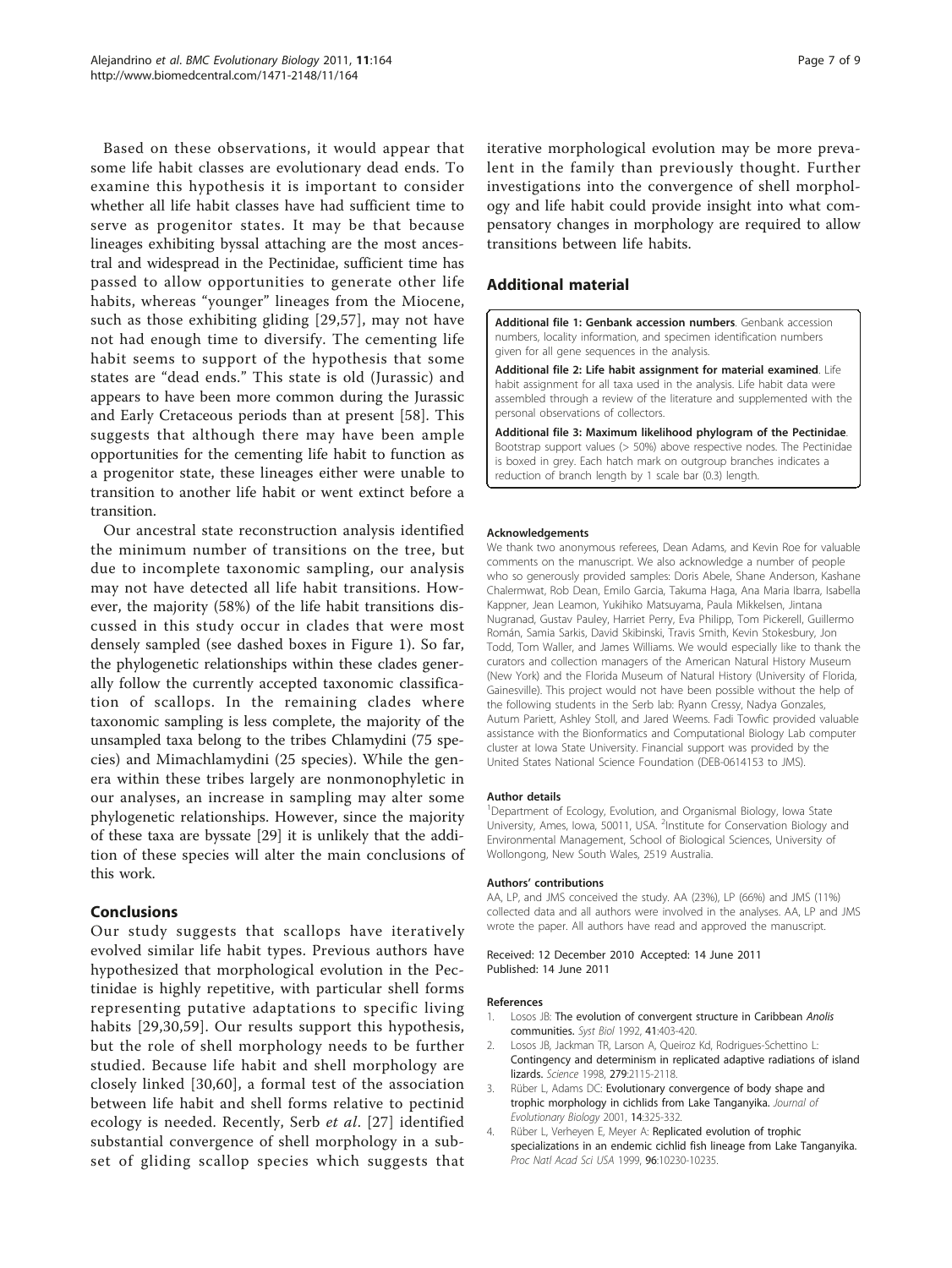- <span id="page-8-0"></span>5. Larson A, Losos JB: Phylogenetic systematics of adaptation. In Adaptation. Edited by: Rose MR, Lauder GV. San Diego: Academic Press; 1996:187-220.
- 6. Pagel M: Detecting correlated evolution on phylogenies: a general method for the comparative analysis of discrete characters. Proc R Soc Lond B 1994, 255:37-45.
- 7. Schluter D: The ecology of adaptive radiation Oxford, UK: Oxford University Press; 2000.
- Blackledge TA, Gillespie RG: [Convergent evolution of behavior in an](http://www.ncbi.nlm.nih.gov/pubmed/15520386?dopt=Abstract) [adaptive radiation of Hawaiian web-building spiders.](http://www.ncbi.nlm.nih.gov/pubmed/15520386?dopt=Abstract) Proc Natl Acad Sci USA 2004, 101:16228-16233.
- 9. Harmon LJ, Kolbe JJ, Cheverud JM, Losos JB: [Convergence and the](http://www.ncbi.nlm.nih.gov/pubmed/15807425?dopt=Abstract) [multidimensional niche.](http://www.ncbi.nlm.nih.gov/pubmed/15807425?dopt=Abstract) Evolution 2005, 59:409-421.
- 10. Revell LJ, Johnson MA, Schulte IJA, Kolbe JJ, Losos JB: [A phylogenetic test](http://www.ncbi.nlm.nih.gov/pubmed/17894806?dopt=Abstract) [for adaptive convergence in rock-dwelling lizards.](http://www.ncbi.nlm.nih.gov/pubmed/17894806?dopt=Abstract) Evolution 2007, 61:2898-2912.
- 11. Wake DB: Homoplasy: the result of natural selection, or evidence of design limitations? American Naturalist 1991, 138:543-567.
- 12. Donoghue MJ: Key innovations, convergence, and success: macroevolutionary lessons from plany phylogeny. Paleobiology 2005, 31:77-93.
- 13. Arendt J, Reznick D: [Convergence and parallelism reconsidered: what](http://www.ncbi.nlm.nih.gov/pubmed/18022278?dopt=Abstract) [have we learned about the genetics of adaptation?](http://www.ncbi.nlm.nih.gov/pubmed/18022278?dopt=Abstract) Trends in Ecology and Evolution 2007, 23:26-32.
- 14. Fryer G, Iles TD: The cichlid fishes of the Great Lakes of Africa: their biology and evolution Edinburgh: Oliver & Boyd; 1972.
- 15. Wiens JJ, Chippindale PT, Hillis DM: [When are phylogenetic analyses](http://www.ncbi.nlm.nih.gov/pubmed/12857641?dopt=Abstract) [misled by convergence? A case study in Texas cave salamanders.](http://www.ncbi.nlm.nih.gov/pubmed/12857641?dopt=Abstract) Systematic Biology 2003, 52:501-514.
- 16. Stayton CT: [Testing hypotheses of convergence with multivariate data:](http://www.ncbi.nlm.nih.gov/pubmed/16739463?dopt=Abstract) [morphological and functional convergence among herbivorous lizards.](http://www.ncbi.nlm.nih.gov/pubmed/16739463?dopt=Abstract) Evolution 2006, 60:824-841.
- 17. Johnson MA, Revell LJ, Losos JB: [Behavioral convergence and adaptive](http://www.ncbi.nlm.nih.gov/pubmed/19891624?dopt=Abstract) [radiation: effects of habitat use on territorial behavior in anolis lizards.](http://www.ncbi.nlm.nih.gov/pubmed/19891624?dopt=Abstract) Evolution 2010, 64:1151-1159.
- 18. Van Tuinen M, Butvill DB, Kirsch JAW, Hedges SB: Convergence and divergence in the evolution of aquatic birds. Proc R Soc Lond Ser B-Biol Sci 2001, 268:1345-1350.
- 19. Grant PR, Grant BR, Markert JA, Keller LF, Petren K: [Convergent evolution of](http://www.ncbi.nlm.nih.gov/pubmed/15341160?dopt=Abstract) Darwin'[s finches caused by introgressive hybridization and selection.](http://www.ncbi.nlm.nih.gov/pubmed/15341160?dopt=Abstract) Evolution 2004, 58:1588-1599.
- 20. Kelt DA, Brown JH, Heske EJ, Marquet PA, Morton SR, Reid JRW, Rogovin KA, Shenbrot G: Community structure of desert small mammals: Comparisons across four continents. Ecology 1996, 77:746-761.
- 21. Nyman T, Farrell BD, Zinovjev AG, Vikberg V: [Larval habits, host-plant](http://www.ncbi.nlm.nih.gov/pubmed/17017063?dopt=Abstract) [associations, and speciation in nematine sawflies \(Hymenoptera:](http://www.ncbi.nlm.nih.gov/pubmed/17017063?dopt=Abstract) [Tenthredinidae\).](http://www.ncbi.nlm.nih.gov/pubmed/17017063?dopt=Abstract) Evolution 2006, 60:1622-1637.
- 22. Nosi P, Crespi BJ, Sandoval CP: [Host-plant adaptation drives the parallel](http://www.ncbi.nlm.nih.gov/pubmed/12024213?dopt=Abstract) [evolution of reproductive isolation.](http://www.ncbi.nlm.nih.gov/pubmed/12024213?dopt=Abstract) Nature 2002, 417:440-443.
- 23. Stoks R, Nystrom JL, May ML, McPeek MA: [Parallel evolution in ecological](http://www.ncbi.nlm.nih.gov/pubmed/16261735?dopt=Abstract) [and reproductive traits to produce cryptic damselfly species across the](http://www.ncbi.nlm.nih.gov/pubmed/16261735?dopt=Abstract) [holarctic.](http://www.ncbi.nlm.nih.gov/pubmed/16261735?dopt=Abstract) Evolution 2005, 59:1976-1988.
- 24. Palmer AR: Predation and parallel evolution: recurrent parietal plate reduction in balanomorph barnacles. Paleobiology 1982, 8:31-44.
- 25. DeWitt TJ, Robinson BW, Wilson DS: Functional diversity among predators of a freshwater snail imposes an adaptive trade-off for shell morphology. Evol Ecol Res 2000, 2:129-148.
- 26. Hollander J, Adams DC, Johannesson K: [Evolution of adaptation through](http://www.ncbi.nlm.nih.gov/pubmed/17263111?dopt=Abstract) [allometric shifts in a marine snail.](http://www.ncbi.nlm.nih.gov/pubmed/17263111?dopt=Abstract) Evolution 2006, 60:2490-2497.
- 27. Serb JM, Alejandrino A, Otárola-Castillo E, Adams DC: Morphological convergence of shell shape in distantly related scallop species (Pectinidae). Zoological Journal of the Linnean Society , in press..
- 28. Dijkstra HH: 2011 [<http://www.scallop.nl/>].
- 29. Waller TR: Evolutionary relationships among commercial scallops (Mollusca: Bivalvia: Pectinidae). In Scallops: Biology, ecology and aquaculture. Edited by: Shumway SE. New York: Elsevier; 1991:1-73.
- 30. Stanley SM: Relation of shell form to life habits of the Bivalvia (Mollusca). Geol Soc Am Mem 1970, 125:1-296.
- 31. Smith JT, Jackson JBC: Ecology of extreme faunal turnover of tropical American scallops. Paleobiology 2009, 35:77-93.
- 32. Puslednik L, Serb JM: [Molecular phylogenetics of the Pectinidae](http://www.ncbi.nlm.nih.gov/pubmed/18579415?dopt=Abstract) [\(Mollusca: Bivalvia\) and the effect of outgroup selection and increased](http://www.ncbi.nlm.nih.gov/pubmed/18579415?dopt=Abstract) [taxon sampling on tree topology.](http://www.ncbi.nlm.nih.gov/pubmed/18579415?dopt=Abstract) Molecular Phylogenetics and Evolution 2008, 48:1178-1188.
- 33. Thompson JD, Higgins DG, Gibson TJ: [CLUSTAL W: improving the](http://www.ncbi.nlm.nih.gov/pubmed/7984417?dopt=Abstract) [sensitivity of progressive multiple sequence alignment through](http://www.ncbi.nlm.nih.gov/pubmed/7984417?dopt=Abstract) [sequence weighting, position-specific gap penalties and weight matrix](http://www.ncbi.nlm.nih.gov/pubmed/7984417?dopt=Abstract) [choice.](http://www.ncbi.nlm.nih.gov/pubmed/7984417?dopt=Abstract) Nucleic Acids Research 1994, 22:4673-4680.
- 34. Drummond AJ, Ashton B, Cheung M, Heled J, Kearse M, Moir R, Stones-Havas S, Thierer T, Wllson A: Geneious. Book Geneious City; 2009, (Editor ed. ^eds.), 4.6 edition..
- 35. Posada D, Crandall KA: [Modeltest: Testing the model of DNA substitution.](http://www.ncbi.nlm.nih.gov/pubmed/9918953?dopt=Abstract) Bioinformatics 1998, 14:817-818.
- 36. Huelsenbeck JP, Ronquist F: [MRBAYES: Bayesian inference of phylogenetic](http://www.ncbi.nlm.nih.gov/pubmed/11524383?dopt=Abstract) [trees.](http://www.ncbi.nlm.nih.gov/pubmed/11524383?dopt=Abstract) Bioinformatics 2001, 17:754-755.
- 37. Guindon S, Gascuel O: [A Simple, Fast, and Accurate Algorithm to](http://www.ncbi.nlm.nih.gov/pubmed/14530136?dopt=Abstract) [Estimate Large Phylogenies by Maximum Likelihood.](http://www.ncbi.nlm.nih.gov/pubmed/14530136?dopt=Abstract) Systematic Biology 2003, 52:696-704.
- Yonge CM: Observations on Pedum spondyloideum (Chemnitz) Gmelin, a scallop associated with reef-building corals. Proceedings of the Malacologial Society of London 1967, 37:311-323.
- 39. Brand AR: Scallop ecology: distributions and behaviour. In Scallops: Biology, Ecology and Aquaculture. Edited by: Shumway SE, Parsons GJ. Amsterdam. The Neatherlands: Elsevier B.V; 2006:651-744.
- 40. Sakurai I, Seto M: Movement and orientation of the Japanese scallop Patinopecten yessoensis (Jay) in reponse to water flow. Aquaculture 2000, 181:269-279.
- 41. Hamilton PV, Koch KM: Orientation toward natural and artificial grassbeds by swimming bay scallops, Argopecten irradians (Lamarck, 1819). J Exp Mar Biol Ecol 1996, 199:79-88.
- 42. Joll LM: Swimming behavior of the saucer scallop Amusium balloti (Mollusca, Pectinidae). Mar Biol 1989, 102:299-305.
- 43. Morton B: Swimming in Amusium pleuronectes (Bivalvia: Pectinidae). J Zool 1980, 190:375-404.
- 44. Ansell AD, Cattaneo-Vietti R, Chiantore M: Swimming in the Antartic scallop Adamussium colbecki analysis of in situ video recordings. Antarct Sci 1998, 10:369-375.
- 45. Manuel JL, Dadswell MJ: Swimming of juvenile sea scallops, Placopecten magellanicus (Gmelin) - a minimum size for effective swimming. J Exp Mar Biol Ecol 1993, 174:137-175.
- 46. Chang JY, Davison IG, Demont ME: [Dynamics and energetics of scallop](http://www.ncbi.nlm.nih.gov/pubmed/9319845?dopt=Abstract) [locomotion.](http://www.ncbi.nlm.nih.gov/pubmed/9319845?dopt=Abstract) *J Exp Biol* 1996, 199:1931-1946.
- 47. Donovan DA, Bingham BL, Farren HL, Gallardo R, Vigilant V: Effects of sponge encrustation on the swimming behaviour, energetics and morphometry of the scallop Chlamys hastata. J Mar Biolog Assoc UK 2002, 82.
- 48. Marsh RL, Olson JM, Guzik SK: [Mechanical performance of scallop](http://www.ncbi.nlm.nih.gov/pubmed/1594046?dopt=Abstract) [adductor muscle during swimming.](http://www.ncbi.nlm.nih.gov/pubmed/1594046?dopt=Abstract) Nature 1992, 357:411-413.
- 49. Waller TR: The ctenolium of scallop shells: functional morphology and evolution of a key family-level character in the Pectiniacea (Mollusca: Bivalvia). Malacologia 1984, 25:203-219.
- 50. Coan EV, Valentich Scott P, Bernard FR: Bivalve Seashells of Western North America: Marine Bivalve Mollusks from Arctic Alaska to Baja California Santa Barbara: Santa Barbara Museum of Natural History; 2000.
- 51. Mikkelsen PM, Bieler R: Systematic revision of the western Atlantic file clams, Lima and Ctenoidea (Bivalvia: Limoida: Limidae). Invertebrate Systematics 2003, 17:667-710.
- 52. Maddison WP, Maddison DR: Mesquite: A modular system for evolutionary analysis. Book Mesquite: A modular system for evolutionary analysis City; 2009, (Editor ed.^eds.), 2.6 edition..
- 53. Lewis PO: [A likelihood approach to estimating phylogeny from discrete](http://www.ncbi.nlm.nih.gov/pubmed/12116640?dopt=Abstract) [morphological character data.](http://www.ncbi.nlm.nih.gov/pubmed/12116640?dopt=Abstract) Syst Biol 2001, 50:913-925.
- 54. Wroe S, Milne N: [Convergence and remarkably consistent constraint in](http://www.ncbi.nlm.nih.gov/pubmed/17492976?dopt=Abstract) [the evolution of carnivore skull shape.](http://www.ncbi.nlm.nih.gov/pubmed/17492976?dopt=Abstract) Evolution 2007, 61:1251-1260.
- 55. Cooper WJ, Westneat M: [Form and function of damselfish skulls: rapid](http://www.ncbi.nlm.nih.gov/pubmed/19183467?dopt=Abstract) [and repeated evolution into a limited number of trophic niches.](http://www.ncbi.nlm.nih.gov/pubmed/19183467?dopt=Abstract) BMC Evolutionary Biology 2009, 9:24.
- 56. McHenry MJ, Patek SN: [The evolution of larval morphology and](http://www.ncbi.nlm.nih.gov/pubmed/15266971?dopt=Abstract) [swimming performance in Ascidians.](http://www.ncbi.nlm.nih.gov/pubmed/15266971?dopt=Abstract) Evolution 2004, 58:1209-1224.